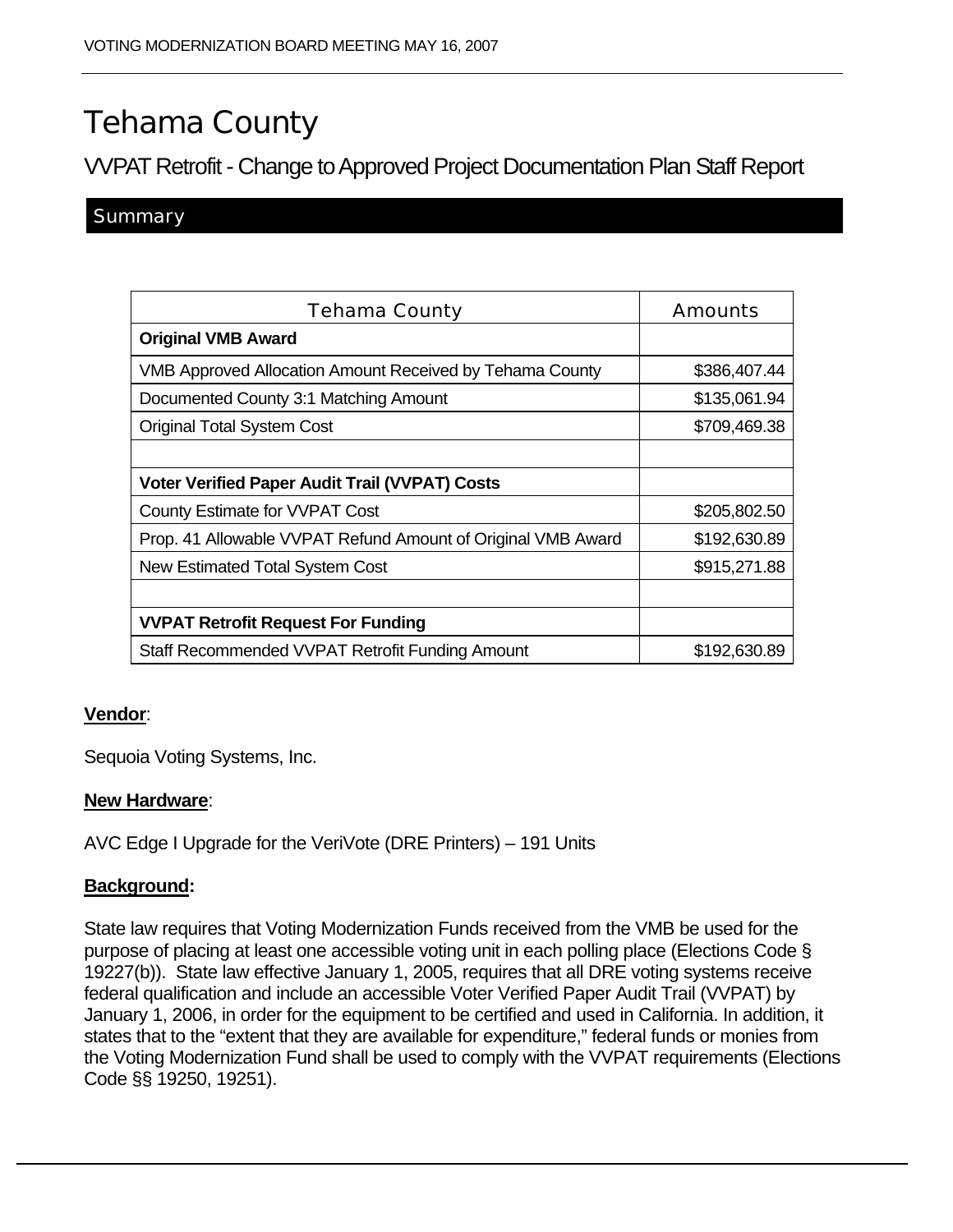Tehama County VVPAT Retrofit – Change To Approved Project Documentation Plan Staff Report

The Help America Vote Act of 2002 (HAVA) specifies standards that voting systems must meet in order to comply with federal mandates. However, HAVA does not require that DRE voting systems come equipped with a VVPAT. The Secretary of State has received guidance from the Election Assistance Commission (EAC) that HAVA funds may not be used to retrofit an otherwise HAVA-compliant voting system with a VVPAT. A voting system that is equipped with a VVPAT at the time of its purchase, however, is an eligible HAVA expense because the VVPAT meets the federal voting system standard for a manual audit capacity.

HAVA Section 251(c)(1) allows a State to "use a requirements payment as reimbursement for costs incurred in obtaining voting equipment which meets the requirements of Section 301 if the State obtains the equipment after the regularly scheduled general election for Federal office held in November 2000."

The Secretary of State's Office received an opinion from the EAC that permits a county to remit funds it received through the Voting Modernization Bond Act and to receive a "retroactive payment," pursuant to Section 251(c)(1), to pay the costs of purchasing a HAVA Section 301 compliant voting system from HAVA resources received by the State.

## **Staff Report**:

At the February 9, 2004 meeting of the Voting Modernization Board, the Board approved Tehama County's Project Documentation Plan and awarded funding for the reimbursement of the county's purchase of 148 Sequoia AVC Edge DRE units and 1 Sequoia Optech 400C Central Count Optical Scan unit. The county used this new equipment at the March 2, 2004 Presidential Primary Election.

Tehama County began modernizing its voting equipment before the state requirements for a VVPAT were enacted. Consequently, the county was required to retrofit all of the Sequoia AVC Edge DRE machines to include a VVPAT printer. These newly equipped machines were successfully implemented countywide during the June 6, 2006 Primary Election.

Tehama County is requesting that the Board allow the county to return funds received from the VMB in order to qualify for retroactive reimbursement from HAVA for its purchase of a HAVA Section 301 compliant voting system and concurrently requests funding from the VMB to fund its VVPAT retrofit costs.

Tehama County would be required to refund the allowable retrofit cost of \$192,630.89 to the Voting Modernization Fund (VMF) from the county's general fund before the county would be eligible for any VMB funding for the VVPAT retrofit or any retroactive reimbursement from HAVA Section 301. Once the refund for the retrofit cost has been received and deposited back into the VMF and confirmation of that deposit has been received from the State Controller's Office, the VMB would notify Tehama County and the Secretary of State's HAVA coordinator that the deposit has been completed.